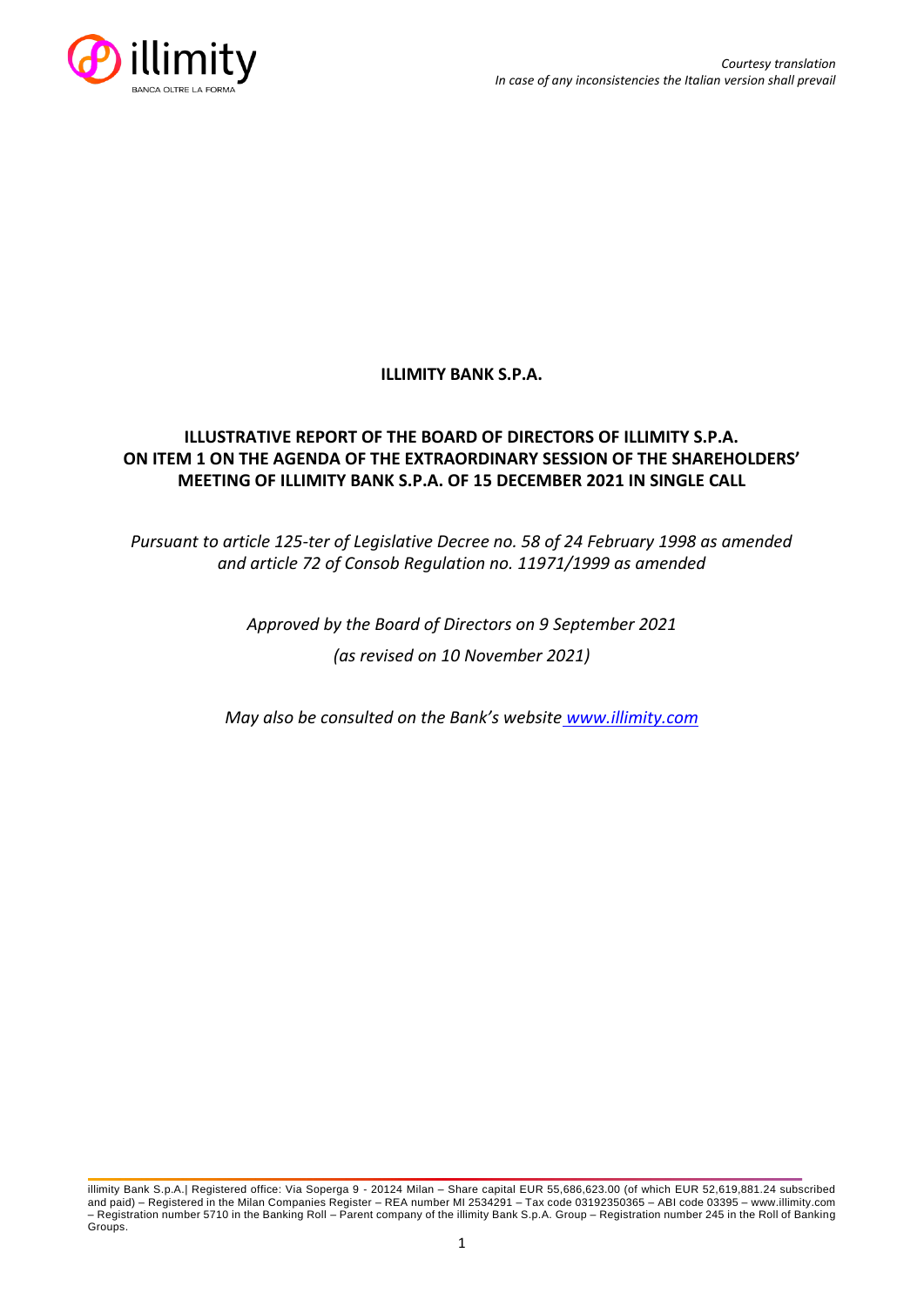

### Shareholders,

You are called to a general meeting on 15 December 2021 at 9:00, in single call, to discuss resolutions on the following agenda:

### *in ordinary session*

- 1. [*OMISSIS*].
- 2. [*OMISSIS*].
- 3. [*OMISSIS*].

## *in extraordinary session*

1. **Proposal to delegate the Board of Directors, pursuant to article 2443 of the Italian civil code, to increase share capital, free of charge and in separate issues, in one or more tranches, by a maximum nominal value of EUR 1,323,663.96, through the issue of up to 2,031,094 new ordinary shares of illimity Bank S.p.A., pursuant to article 2349 of the Italian civil code, to be awarded free of charge to selected key members of the staff of illimity Bank S.p.A. and its direct and/or indirect subsidiaries as Beneficiaries of the 2021-2025 Long-Term Incentive Plan. Resolutions pertaining thereto and resulting therefrom.**

This illustrative report is accordingly prepared pursuant to article 125-ter of Legislative Decree no. 58 of 24 February 1998 as amended (the "**Consolidated Finance Law**") and article 85-bis of Consob Regulation no. 11971/1999 as amended (the "**Issuers' Regulation**"), and provides a description of item 1 on the agenda of the extraordinary session of said Shareholders' Meeting, as well as the relative proposed resolutions you are called to adopt.

illimity Bank S.p.A.| Registered office: Via Soperga 9 - 20124 Milan – Share capital EUR 55,686,623.00 (of which EUR 52,619,881.24 subscribed and paid) – Registered in the Milan Companies Register – REA number MI 2534291 – Tax code 03192350365 – ABI code 03395 – [www.illimity.com](http://www.illimity.com/) – Registration number 5710 in the Banking Roll – Parent company of the illimity Bank S.p.A. Group – Registration number 245 in the Roll of Banking Groups.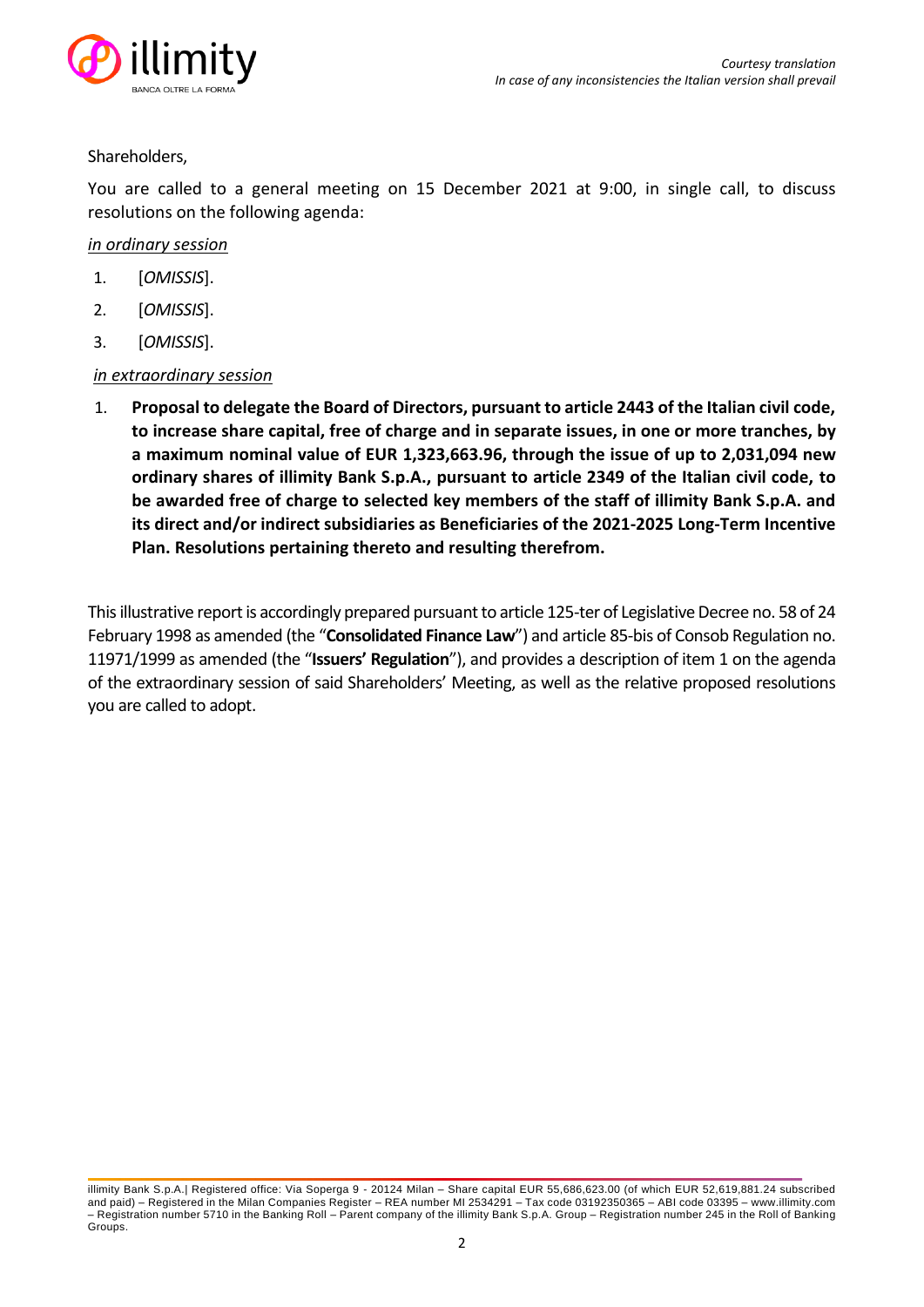

## **SHAREHOLDERS' MEETING IN EXTRAORDINARY PART**

**1. Proposal to delegate the Board of Directors, pursuant to article 2443 of the Italian civil code, to increase share capital, free of charge and in separate issues, in one or more tranches, by a maximum nominal value of EUR 1,323,663.96 through the issue of up to 2,031,094 new ordinary shares of illimity Bank S.p.A., pursuant to article 2349 of the Italian civil code, to be awarded free of charge to selected key members of the staff of illimity Bank S.p.A. and its direct and/or indirect subsidiaries as Beneficiaries of the 2021-2025 Long-Term Incentive Plan. Resolutions pertaining thereto and resulting therefrom.**

### Shareholders,

You are called to an extraordinary general meeting of illimity Bank S.p.A. (the "**Bank**" or "**illimity**") to discuss, among other things, the proposal to delegate the Board of Directors to increase share capital, free of charge and in separate issues, in one or more tranches, through the issue of new ordinary illimity shares to be awarded free of charge to selected key members of staff of illimity as the beneficiaries of the 2021-2025 Long-Term Incentive Plan (also the "**LTI Plan**") examined at item 3 of the ordinary part of the Shareholders' Meeting, with the resulting amendment of article 5 of the current Bylaws.

As also described in the dedicated Report to Shareholders the new 2021-2025 LTI Plan replaces:

- the "Stock Option Plan" (also the "**SOP**") adopted by way of the Shareholders' Resolution of 18 January 2019 and reserved to a selected number of members of illimity and its direct and/or indirect subsidiaries; and
- the 2020-2023 Long-Term Incentive Plan reserved to the Chief Executive Officer and the remaining members of illimity's Top Management adopted by way of the Shareholders' Meeting of 22 April 2020.

The Remuneration Policy of the illimity Bank S.p.A. and the 2021-2025 LTI Plan to the Chief Executive Officer, the remaining members of Top Management, the previous beneficiaries of the SOP and other selected key members of the Group's management (the "**Beneficiaries**"), examined by the present Shareholders' Meeting at previous items 2 and 3 on the agenda for the ordinary session, provide for the award of up to a maximum of 2,031,094 ordinary illimity shares to the Beneficiaries in accordance with the limitations, the quantities, the time periods and the means envisaged in the LTI Plan, to which reference should be made to the entire text.

Assuming that the above proposals are approved, the Board of Directors submits for your approval the proposal to increase share capital free of charge by an amount of EUR 1,323,663.96 delegating implementation to the Board of Directors pursuant to article 2443 of the Italian civil code, which will be used to service the 2021-2025 LTI Plan.

More specifically, pursuant to article 2443 of the Italian Civil Code, it is proposed to delegate the Bank's Board of Directors, for a period of up to five years from the date on which the relative shareholders' resolution becomes effective, to increase share capital free of charge and in separate issues, in one or more tranches, by a maximum nominal value of EUR 1,323,663.96, through the issue of up to 2,031,094 new ordinary shares of illimity Bank S.p.A. without nominal value, having the same features as the ordinary illimity shares outstanding at the date of issue of such new ordinary shares and regular dividend rights, at an issue price equal to the implicit nominal value of

illimity Bank S.p.A.| Registered office: Via Soperga 9 - 20124 Milan – Share capital EUR 55,686,623.00 (of which EUR 52,619,881.24 subscribed and paid) – Registered in the Milan Companies Register – REA number MI 2534291 – Tax code 03192350365 – ABI code 03395 – [www.illimity.com](http://www.illimity.com/) – Registration number 5710 in the Banking Roll – Parent company of the illimity Bank S.p.A. Group – Registration number 245 in the Roll of Banking Groups.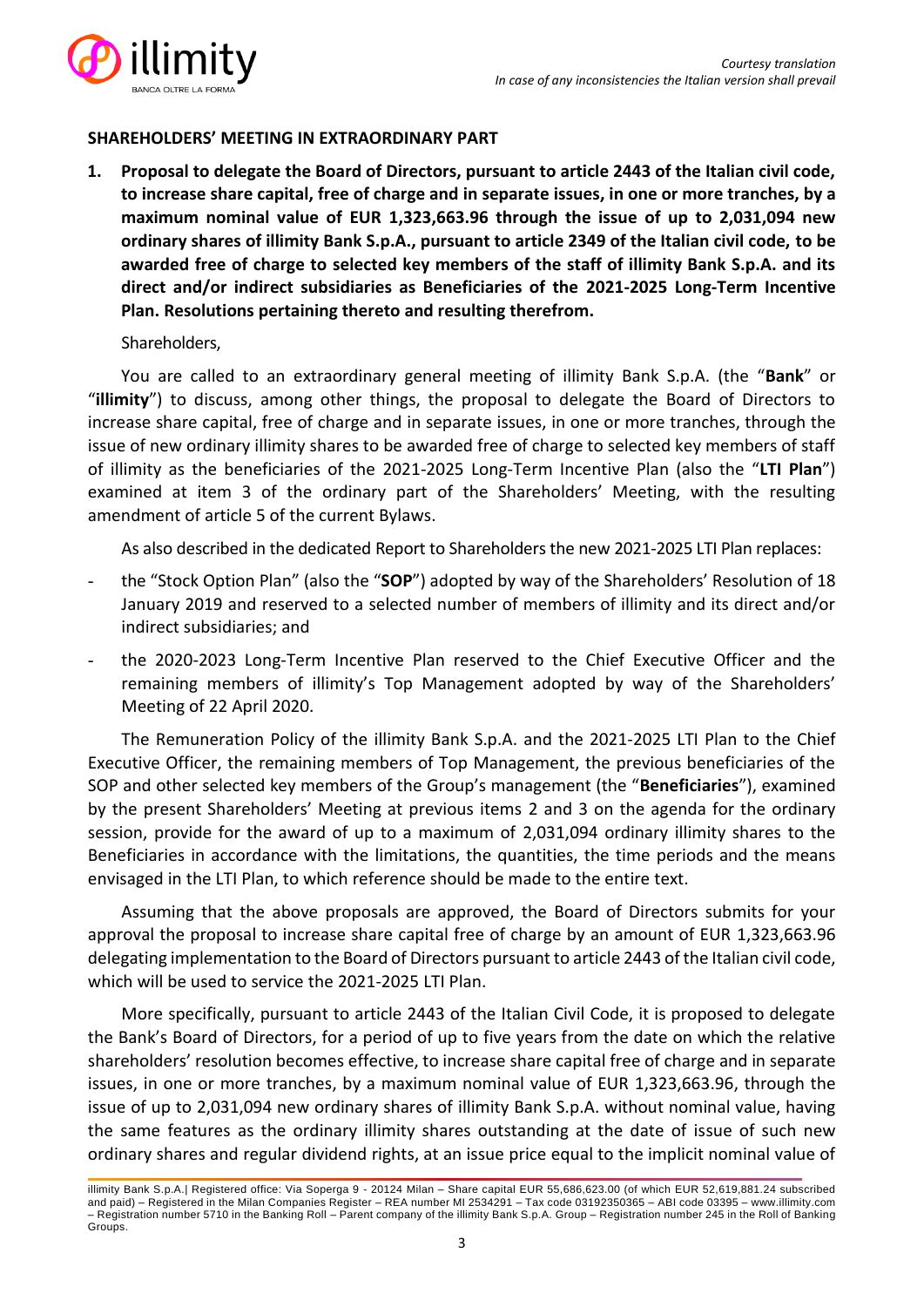

the illimity shares at the date of execution of the delegated powers.

For the purposes of this increase, recourse is made to the scheme provided by article 2349, paragraph 1 of the Italian civil code, which provides for the awarding of profits to employees; accordingly, from time to time, at the date of exercising the delegated powers and for the purposes of such delegation, there must be, identified since the latest approved set of financial statements (including interim financial statements), a corresponding amount of profits and/or retained earnings or, in any case reserves available to be used for the increase in share capital.

It is further recalled that to service the above-mentioned SOP, on 18 January 2019 the Shareholders' Meeting resolved to increase share capital, for payment and in separate issues, by 31 December 2027, by up to EUR 1,496,671.34 (one million four hundred and ninety six thousand six hundred and seventy one/34) with the exclusion of the option right pursuant to article 2441, paragraph 8 of the Italian civil code through the issue of up to 2,100,000 (two million one hundred thousand) ordinary illimity shares.

By way of the proposal that is submitted for your attention, it is accordingly proposed to withdraw the above-mentioned resolution for the increase in share capital and amend the Bylaws by deleting paragraph 3 from article 5, with the resulting renumbering of the subsequent paragraphs and the introduction of a new paragraph 7, as follows:

| <b>CURRENT BYLAWS</b>                                                                                                                                                                                                                                                                                                                                                                                                                                                                                                                                                          | <b>PROPOSED NEW BYLAWS</b><br>(WITH AMENDMENTS HIGHLIGHTED: ADDED IN <b>BOLD</b><br>AND DELETIONS BARRATE) |
|--------------------------------------------------------------------------------------------------------------------------------------------------------------------------------------------------------------------------------------------------------------------------------------------------------------------------------------------------------------------------------------------------------------------------------------------------------------------------------------------------------------------------------------------------------------------------------|------------------------------------------------------------------------------------------------------------|
| <b>TITLE II</b>                                                                                                                                                                                                                                                                                                                                                                                                                                                                                                                                                                | <b>TITLE II</b>                                                                                            |
| SHARE CAPITAL, SHARES, SHAREHOLDERS AND<br><b>WITHDRAWAL</b>                                                                                                                                                                                                                                                                                                                                                                                                                                                                                                                   | SHARE CAPITAL, SHARES, SHAREHOLDERS AND<br><b>WITHDRAWAL</b>                                               |
| - Article 5 -                                                                                                                                                                                                                                                                                                                                                                                                                                                                                                                                                                  | - Article 5 -                                                                                              |
| <b>Share Capital</b>                                                                                                                                                                                                                                                                                                                                                                                                                                                                                                                                                           | <b>Share Capital</b>                                                                                       |
| 1.<br>Share capital amounts to EUR 52,619,881.24<br>million<br>(fifty-two<br>hundred<br>six<br>nineteen<br>thousand eight hundred eighty-one/24) fully<br>paid-in and consists of 79,300,100 (seventy-nine<br>million three hundred thousand and one<br>hundred) ordinary shares with no nominal value<br>(such ordinary shares and all additional ordinary<br>shares existing from time to time shall be known<br>as the "Ordinary Shares") and 1,440,000 (one<br>million four hundred and forty thousand) special<br>shares (the "Special Shares") with no nominal<br>value. | 1.<br>[UNCHANGED]                                                                                          |
| [OMISSIS]<br>2.                                                                                                                                                                                                                                                                                                                                                                                                                                                                                                                                                                | 2.<br>[UNCHANGED]                                                                                          |
| The extraordinary Shareholders' Meeting of 18<br>3.<br>January 2019 resolved a paid increase in share                                                                                                                                                                                                                                                                                                                                                                                                                                                                          | The extraordinary Shareholders' Meeting of 18<br>January 2019 resolved a paid increase in share            |

illimity Bank S.p.A.| Registered office: Via Soperga 9 - 20124 Milan – Share capital EUR 55,686,623.00 (of which EUR 52,619,881.24 subscribed and paid) – Registered in the Milan Companies Register – REA number MI 2534291 – Tax code 03192350365 – ABI code 03395 – [www.illimity.com](http://www.illimity.com/) – Registration number 5710 in the Banking Roll – Parent company of the illimity Bank S.p.A. Group – Registration number 245 in the Roll of Banking Groups.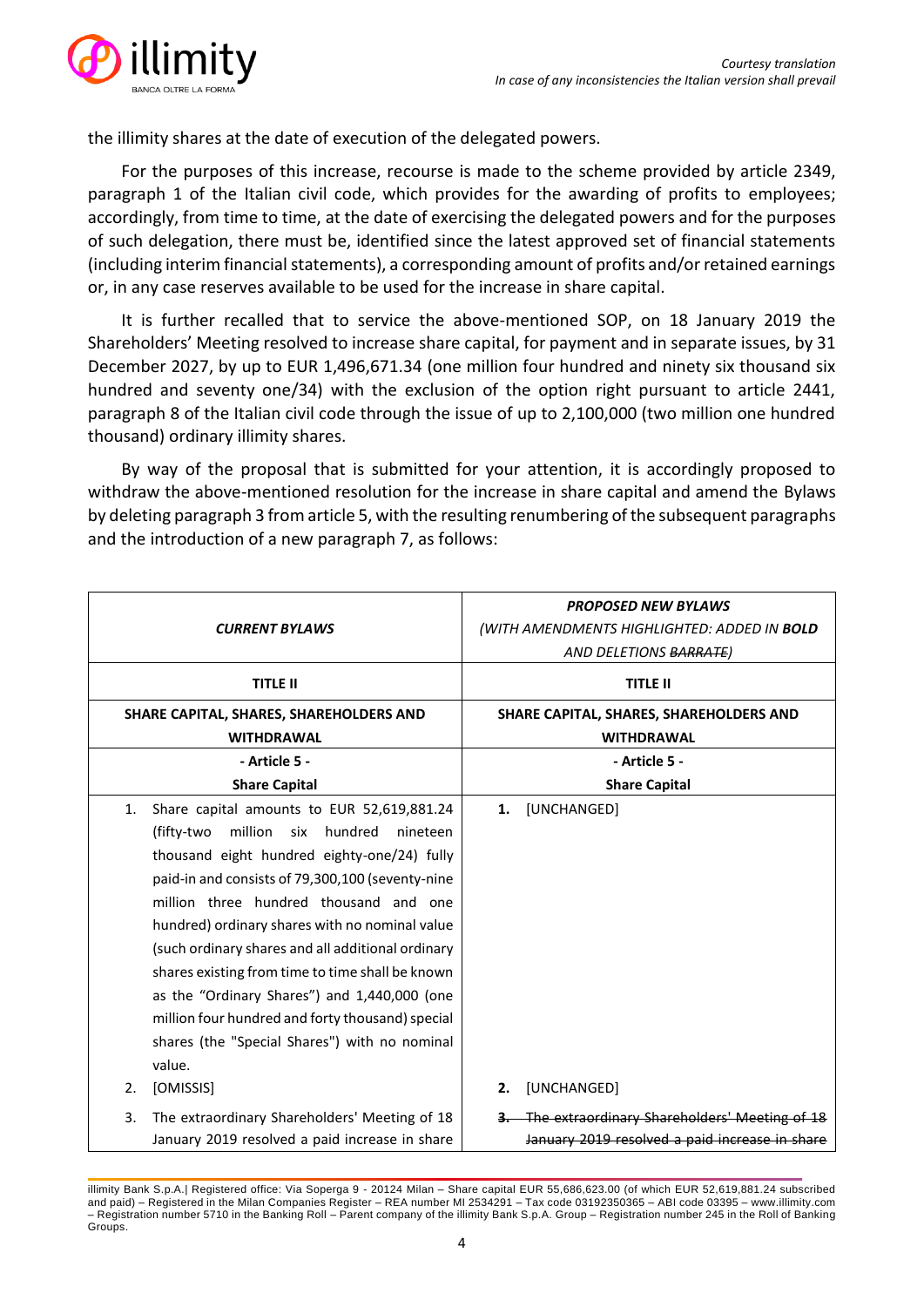

capital, if required in separate issues, no later than 31 December 2027, for a maximum nominal value of EUR 1,496,671.34 (one million four hundred and ninety six thousand six hundred and seventy one/34) excluding the option right pursuant to article 2441, paragraph 8, of the Italian civil code, through the issue of an overall maximum amount of 2,100,000 (two million one hundred thousand) new ordinary shares of illimity S.p.A. having the same features as the ordinary shares of illimity S.p.A. already outstanding at the date of issue of these new ordinary shares, with regular dividend rights, to be determined at a price equal to the arithmetic mean of the official prices of SPAXS S.p.A. ordinary shares on the *AIM Italia/Mercato Alternativo del Capitale* organised and managed by Borsa Italia S.p.A. and/or of illimity S.p.A. ordinary shares on the Electronic Stock Market organised and managed by Borsa Italia S.p.A. on the market days in the period between the day before the assignment of the Options, as defined below, and the day of the previous calendar month having the same date as the day of assignment of the Options (or, if not applicable, the day immediately preceding that date). The increase is intended for the realisation of the "Stock Option Plan" reserved to the employees of illimity S.p.A. and of the companies it directly and/or indirectly controls, approved by the ordinary Shareholders' Meeting on 18 January 2019, on the basis of the remuneration policies approved by the same Shareholders' Meeting, and to be implemented through the free allocation of options (the "Options") valid for the subscription of newlyissued illimity S.p.A. ordinary shares.

- 4. [OMISSIS]
- 5. [OMISSIS]
- 6. [OMISSIS]
- 7. [OMISSIS]

capital, if required in separate issues, no later than 31 December 2027, for a maximum nominal value of EUR 1,496,671.34 (one million four hundred and ninety six thousand six hundred and seventy one/34) excluding the option right pursuant to article 2441, paragraph 8, of the Italian civil code, through the issue of an overall maximum amount of 2,100,000 (two million one hundred thousand) new ordinary shares of illimity S.p.A. having the same features as the ordinary shares of illimity S.p.A. already outstanding at the date of issue of these new ordinary shares, with regular dividend rights, to be determined at a price equal to the arithmetic mean of the official prices of SPAXS S.p.A. ordinary shares on the AIM Italia/Mercato Alternativo del Capitale organised and managed by Borsa Italia S.p.A. and/or of illimity S.p.A. ordinary shares on the Electronic Stock Market organised and managed by Borsa Italia S.p.A. on the market days in the period between the day before the assignment of the Options, as defined below, and the day of the previous calendar month having the same date as the day of assignment of the Options (or, if not applicable, the day immediately preceding that date). The increase is intended for the realisation of the "Stock Option Plan" reserved to the employees of illimity S.p.A. and of the companies it directly and/or indirectly controls, approved by the ordinary Shareholders' Meeting on 18 January 2019, on the basis of the remuneration policies approved by the same Shareholders' Meeting, and to be implemented through the free allocation of options (the "Options") valid for the subscription of newlyissued illimity S.p.A. ordinary shares.

- **3.** [RENUMBERED FROM 4, UNCHANGED]
- **4.** [RENUMBERED FROM 5, UNCHANGED]
- **5.** [RENUMBERED FROM 6, UNCHANGED]
- **6.** [RENUMBERED FROM 7, UNCHANGED]
- **7. The Extraordinary Shareholders' Meeting of 15 December 2021 resolved to delegate the Board of Directors, pursuant to article 2443 of the Italian civil code, for a period of up to five years from the effective date of the shareholders'**

illimity Bank S.p.A.| Registered office: Via Soperga 9 - 20124 Milan – Share capital EUR 55,686,623.00 (of which EUR 52,619,881.24 subscribed and paid) – Registered in the Milan Companies Register – REA number MI 2534291 – Tax code 03192350365 – ABI code 03395 – [www.illimity.com](http://www.illimity.com/) – Registration number 5710 in the Banking Roll – Parent company of the illimity Bank S.p.A. Group – Registration number 245 in the Roll of Banking Groups.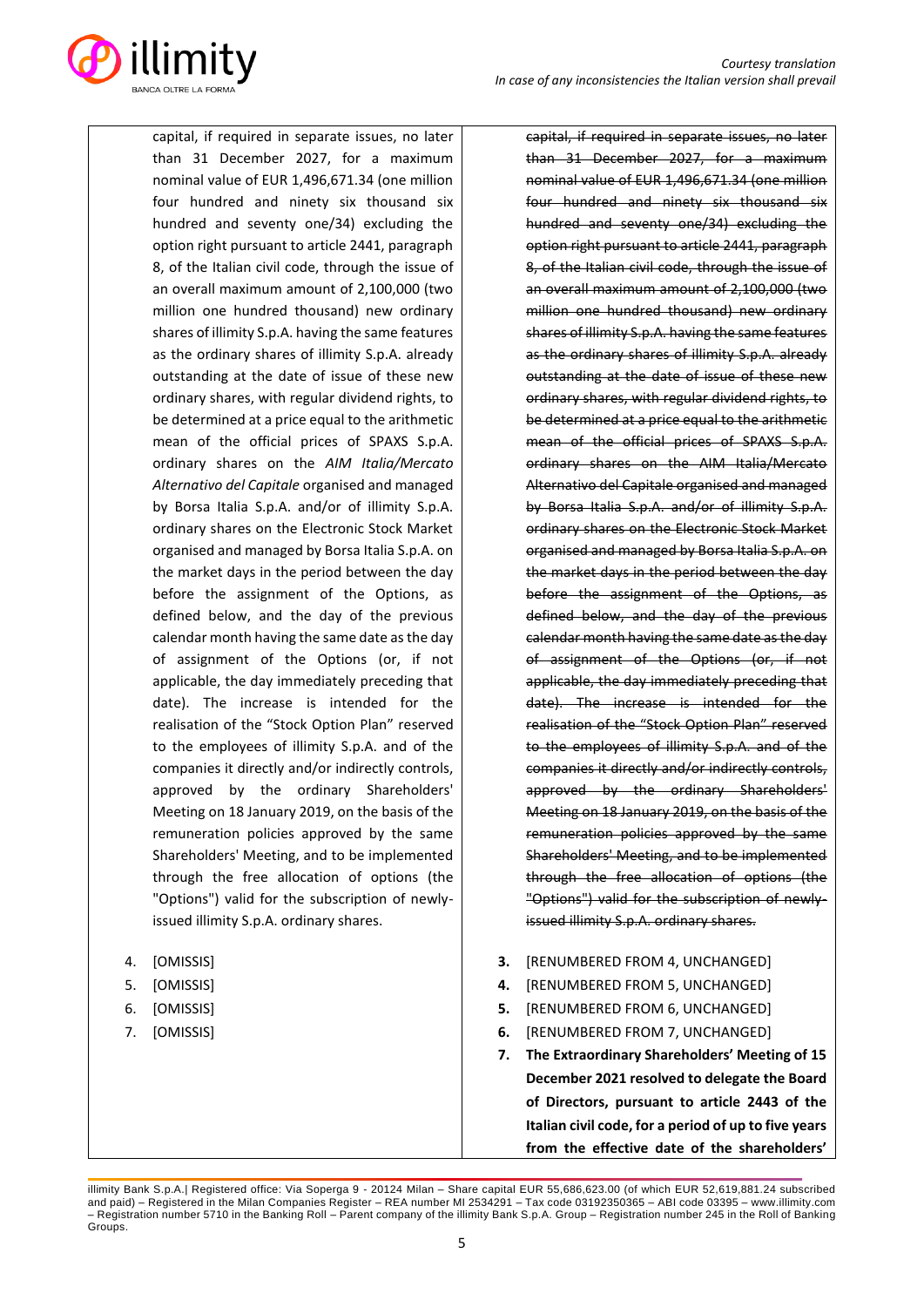

| resolution, to increase share capital, free of          |
|---------------------------------------------------------|
| charge and in separate issues, in one or more           |
| tranches, by a maximum nominal value of EUR             |
| 1,323,663.96 (one million, three hundred and            |
| twenty-three thousand, six hundred and sixty-           |
| three/96), through the issue of up to 2,031,094         |
| (two million thirty one thousand and ninety             |
| four) new ordinary shares of illimity Bank              |
| S.p.A. without nominal value having the same            |
| features as the ordinary illimity shares                |
| outstanding at the date of issue of such new            |
| ordinary shares and regular dividend rights, at         |
| an issue price equal to the implicit nominal            |
| value of the illimity Bank S.p.A. shares at the         |
| date of execution of these delegated powers,            |
| through the allocation of an equivalent                 |
| amount of profits and/or retained earnings or           |
| available reserves, pursuant to article 2349 of         |
| the Italian civil code, to be awarded free of           |
| charge to the beneficiaries of the 2021-2025            |
| Long-Term Incentive Plan approved by the                |
| Shareholders'<br>Ordinary<br><b>Meeting</b><br>οf<br>15 |
| December 2021, on the basis<br>of the                   |
| remuneration policy approved by the same                |
| Shareholders' Meeting, reserved to selected             |
| key members of staff of illimity Bank S.p.A. and        |
| its direct and/or indirect subsidiaries, to be          |
| implemented through the free of charge issue            |
| of newly-issued ordinary shares of illimity Bank        |
| S.p.A. and/or the Bank's treasury shares.               |

The execution of the resolution relative to the increase in share capital is, in any case, subject to the verification by the Bank of Italy pursuant to article 56 of Legislative Decree no. 385 of 1 September 1993 (the Consolidated Banking Law) of compliance with sound and prudent management of the amendments to the Bylaws resulting from the increase in share capital. At the date of publication of this report, the procedure for the issue of this provision is in progress.

It is also noted that the current availability of treasury shares in portfolio, amounting to 98,505 in number (as also any additional treasury shares) may be used to service the 2021-2025 LTI Plan. In particular, in order to ensure greater flexibility in the execution of the Plan, the illimity free of charge shares needed to service the plan may be granted by using the shares arising from the abovementioned capital increase and/or treasury shares already held by the Bank and/or any purchases authorised by the Shareholders' Meeting pursuant to articles 2357 and 2357-ter of the Italian civil code.

illimity Bank S.p.A.| Registered office: Via Soperga 9 - 20124 Milan – Share capital EUR 55,686,623.00 (of which EUR 52,619,881.24 subscribed and paid) – Registered in the Milan Companies Register – REA number MI 2534291 – Tax code 03192350365 – ABI code 03395 – [www.illimity.com](http://www.illimity.com/) – Registration number 5710 in the Banking Roll – Parent company of the illimity Bank S.p.A. Group – Registration number 245 in the Roll of Banking Groups.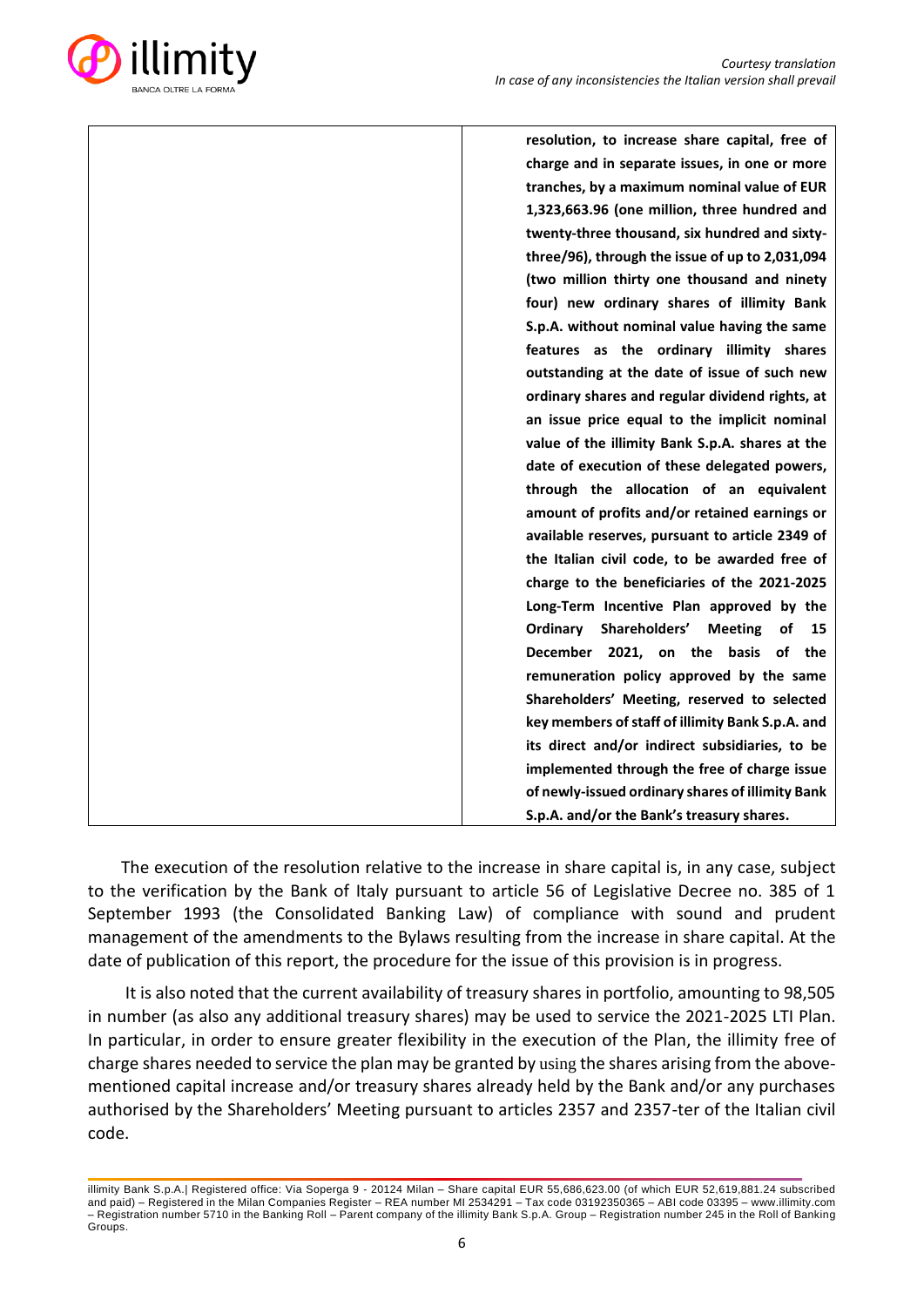

Lastly, it is noted that the proposed amendment to the Bylaws is not one of the cases for withdrawal pursuant to the Bylaws or applicable laws and regulations.

\* \* \*

The Board of Directors accordingly submits the following proposed resolution to the Shareholders' Meeting:

### *PROPOSAL*

"*The Extraordinary Meeting of the Shareholders of illimity Bank S.p.A.* (the "**Bank**" or "**illimity**")*,*

- *on the assumption that today's Shareholders' Meeting of illimity, meeting in ordinary session, approves (i) the revision to the 2021 Remuneration and Incentive Policy and (ii) the 2021-2025 Long-Term Incentive Plan reserved to the Chief Executive Officer, the remaining members of Top Management, the previous beneficiaries of the Stock Option Plan and the other key members of the Group's staff (the "LTI Plan");*
- *having examined the Board of Directors' illustrative Report, prepared pursuant to article 125 ter of Legislative Decree no. 58/1998 as amended and article 72 of Consob Regulation no. 11971/1999 as amended;*
- *acknowledging the attestation of the Board of Statutory Auditors that the Bank's current share capital amounts to EUR 52,619,881.24 and consists of 79,300,100 ordinary shares and 1,440,000 special shares without nominal value;*
- subject to the issue by the Bank of Italy of the provision on the verification of compliance with *sound and prudent management of the amendments to the Bylaws resulting from the increase in share capital, pursuant to and in accordance with article 56 of Legislative Decree no. 385 of 1 September 1993 as amended;*

#### *RESOLVES*

- *1. to revoke the increase in share capital, for payment and in separate issues, of up to EUR 1,496,671.34 (one million four hundred and ninety six thousand six hundred and seventy one/34) with exclusion of the option right pursuant to article 2441, paragraph 8 of the Italian civil code, through the issue of up to 2,100,000 (two million one hundred thousand) new ordinary illimity shares, approved by the Shareholders' Meeting of 18 January 2019 for the realisation of the Stock Option Plan reserved to the employees of illimity S.p.A. and its direct and/or indirect subsidiaries, this approved as well by the Shareholders' Meeting of 18 January 2019;*
- *2. to delegate the Board of Directors, pursuant to article 2443 of the Italian civil code, for a period of up to five years from the effective date of this shareholders' resolution, to increase share capital, free of charge and in separate issues, in one or more tranches, by a maximum nominal value of EUR 1,323,663.96, through the issue of up to 2,031,094 new ordinary shares of illimity Bank S.p.A., having the same features as the ordinary illimity shares outstanding at the date of issue of such new ordinary shares and regular dividend rights, at an issue price equal to the implicit nominal value of the illimity Bank S.p.A. shares at the date of execution of the delegated powers, through the allocation of an equivalent amount of profits and/or retained earnings or available reserves, pursuant to article 2349 of the Italian civil code, to be awarded free of charge*

illimity Bank S.p.A.| Registered office: Via Soperga 9 - 20124 Milan – Share capital EUR 55,686,623.00 (of which EUR 52,619,881.24 subscribed and paid) – Registered in the Milan Companies Register – REA number MI 2534291 – Tax code 03192350365 – ABI code 03395 – [www.illimity.com](http://www.illimity.com/) – Registration number 5710 in the Banking Roll – Parent company of the illimity Bank S.p.A. Group – Registration number 245 in the Roll of Banking Groups.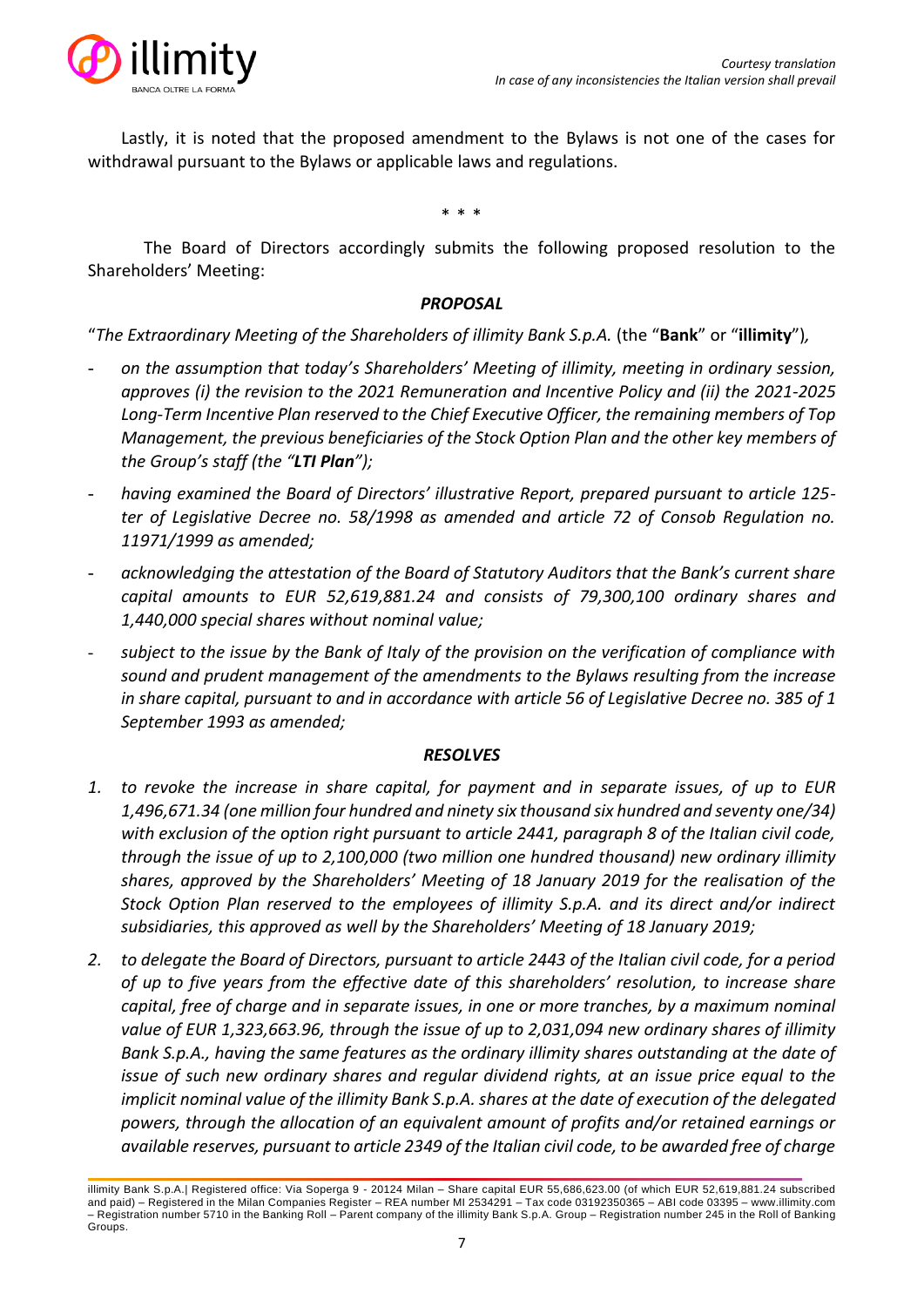

*to the beneficiaries of the 2021-2025 Long-Term Incentive Plan approved by the Ordinary Shareholders' Meeting of 15 December 2021, on the assumption that today's Ordinary Shareholders' Meeting of illimity Bank S.p.A. approvesthe 2021 Remuneration Policy Report and the 2021-2025 Long-Term Incentive Plan;*

- *3. consequently to grant powers to the Board of Directors to the fullest extent to be able to implement the increase in share capital resolved at item 2, and accordingly, amongst other things, to (i) determine the number of shares to be issued; (ii) determine the implicit nominal value of the ordinary shares at the time the issue is actually carried out; (iii) identify, also as a consequence of the matter discussed at point (ii), the profits and/or retained earnings available for proceeding with the issue; and (iv) implement the above powers, including by way of mere example and not limited to, those required to make the necessary amendments to the Bylaws as may be required from time to time;*
- *4. to acknowledge that, as a result of the matters resolved at preceding points 1 and 2 (with the resulting deletion of paragraph 3 from article 5 of the Bylaws and renumbering of the following paragraphs), the new paragraph 7 will have the following tenor:*

*"7. The Extraordinary Shareholders' Meeting of 15 December 2021 resolved to delegate the Board of Directors, pursuant to article 2443 of the Italian civil code, for a period of up to five years from the effective date of the shareholders' resolution to increase share capital, free of charge and in separate issues, in one or more tranches, by a maximum nominal value of EUR 1,323,663.96 (one million, three hundred and twenty-three thousand, six hundred and sixtythree/96), through the issue of up to 2,031,094 (two million thirty one thousand and ninety four) new ordinary shares of illimity Bank S.p.A. without nominal value having the same features as the ordinary illimity shares outstanding at the date of issue of such new ordinary shares and regular dividend rights, at an issue price equal to the implicit nominal value of the illimity Bank S.p.A. shares at the date of execution of these delegated powers, through the allocation of an equivalent amount of profits and/or retained earnings or available reserves, pursuant to article 2349 of the Italian civil code, to be awarded free of charge to the beneficiaries of the 2021-2025 Long-Term Incentive Plan approved by the Ordinary Shareholders' Meeting of 15 December 2021, on the basis of the remuneration policy approved by the same Shareholders' Meeting, reserved to selected key members of staff of illimity Bank S.p.A. and its direct and/or indirect subsidiaries, to be implemented through the free of charge issue of newly-issued ordinary shares of illimity Bank S.p.A. and/or the Bank's treasury shares";*

5. *to grant the Board of Directors, and on its behalf the Chairman of the Board of Directors and the Chief Executive Officer, also separately and with the possibility to sub-delegate, all the necessary and appropriate powers to execute this resolution, as well as all powers to make, from time to time, the changes resulting from the execution and completion of the increase in share capital, to this end satisfying all the requirements and disclosures set forth in law, in any case in full compliance with applicable laws and regulations and the limits of this present authorisation, and also to perform all the formalities required for the adopted resolutions to be entered in the competent Companies' Register, together with all the powers, none excluded or excepted, to perform any other formality needed to ensure the full execution of the resolutions, including the power to make amendments or additions to the resolutions (not changing the content of the resolutions in any substantial way) which are considered necessary and/or appropriate for the* 

illimity Bank S.p.A.| Registered office: Via Soperga 9 - 20124 Milan – Share capital EUR 55,686,623.00 (of which EUR 52,619,881.24 subscribed and paid) – Registered in the Milan Companies Register – REA number MI 2534291 – Tax code 03192350365 – ABI code 03395 – [www.illimity.com](http://www.illimity.com/) – Registration number 5710 in the Banking Roll – Parent company of the illimity Bank S.p.A. Group – Registration number 245 in the Roll of Banking Groups.